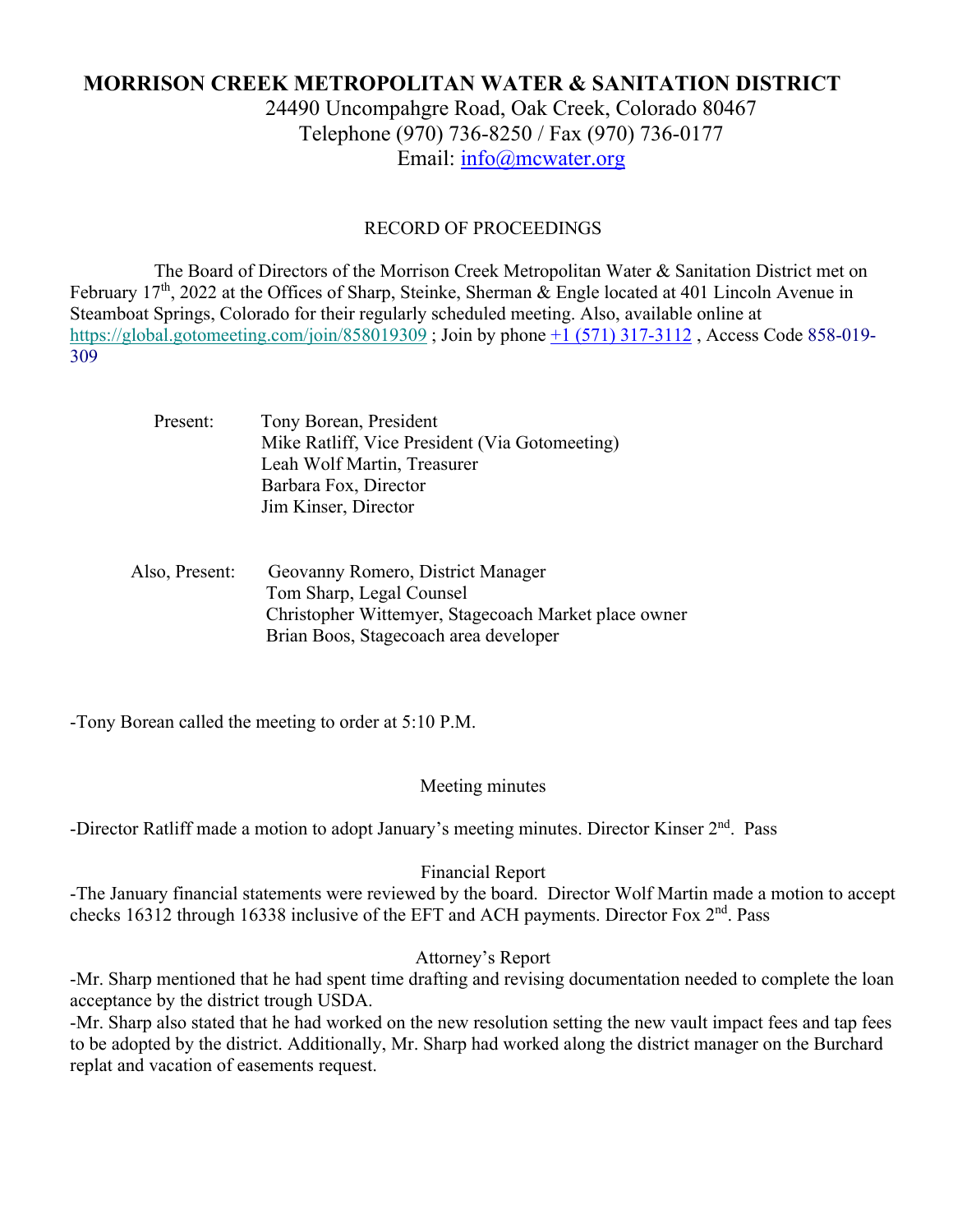## Public Comment

- Market Place: The members of the board discussed the acceptance of the existing infrastructure serving the commercial lot owned by Mr. Christopher Wittemyer known as "The Market place". The district manager stated that he, along with his staff had assessed the condition of the infrastructure and deemed it satisfactory after conducting testing. The district manager said that the board could approve the adoption of the infrastructure after completing a 1-year warranty period once a building is connected to the system. The board directed the district attorney to revise the acceptance documents once Mr. Wittemyer has reviewed and accepted the terms. The district legal counsel asked the lot owner to ensure that the as-builts with all exhibits are complete as well as a "bill of sale" to the district.

- Duplex lot water connections: Mr. Brian Boos requested the board to consider capping the second water service line to a duplex lot if a single-family home would be built on that lot. He stated that the cost to remove the second water line at the curbstop is considerable and causes more damage to the asphalt on the road. He also stated that the potential of a future leak is slim and that he could set up a deposit fund (~\$2,000.00) per line for leak mitigation. Mr. Boos stated that the district could invest that money and have it in reserve in case of a leak at one of those locations. The district manager stated that he would do a financial analysis of the proposal to present to the board at the next board meeting.

## Old Business

- WWTP Financing: The district manager conveyed to the board that the district had arrived to the bidding phase of the wastewater treatment plant replacement project. As part of the process there was ne more piece f documentation to be adopted by resolution of the board. The district manager asked the board to allow the president of the board to sign the resolution which had been drafted by the bond counsel and the district legal counsel. The Board directed the district manager to check back with USDA to ensure that the district would not be locked in with the USDA before signing.

- The board reviewed once again the new drainage fixture model to assess new connections to the water and sewer central system as well as the vault impact fees. The board was unanimous at adopting the new model with the values stated within the adopted resolution. Director Wolf Martin made a motion to adopt the new tap fees assessing mechanism and the new cost for vault impact fees. Director Kinser 2nd.

#### New Business

-The district manager requested consideration by the board to sign a resolution allowing the district to participate in the Routt County Hazard Mitigation Plan. Director Ratliff made a motion to allow the Morrison Creek Metropolitan Water and Sanitation District to become part of the County's hazard mitigation plan. Director Wolf martin 2<sup>nd</sup>. Pass.

- The board discussed the JBL consolidation and its vacation of easements. After thorough review by the district manager and legal counsel, the board approved the proposed consolidation of lots at the Horseback Subdivision. Director Wolf Martin made a motion to allow the consolidation and vacation of internal easements. Director Fox 2nd. Pass.